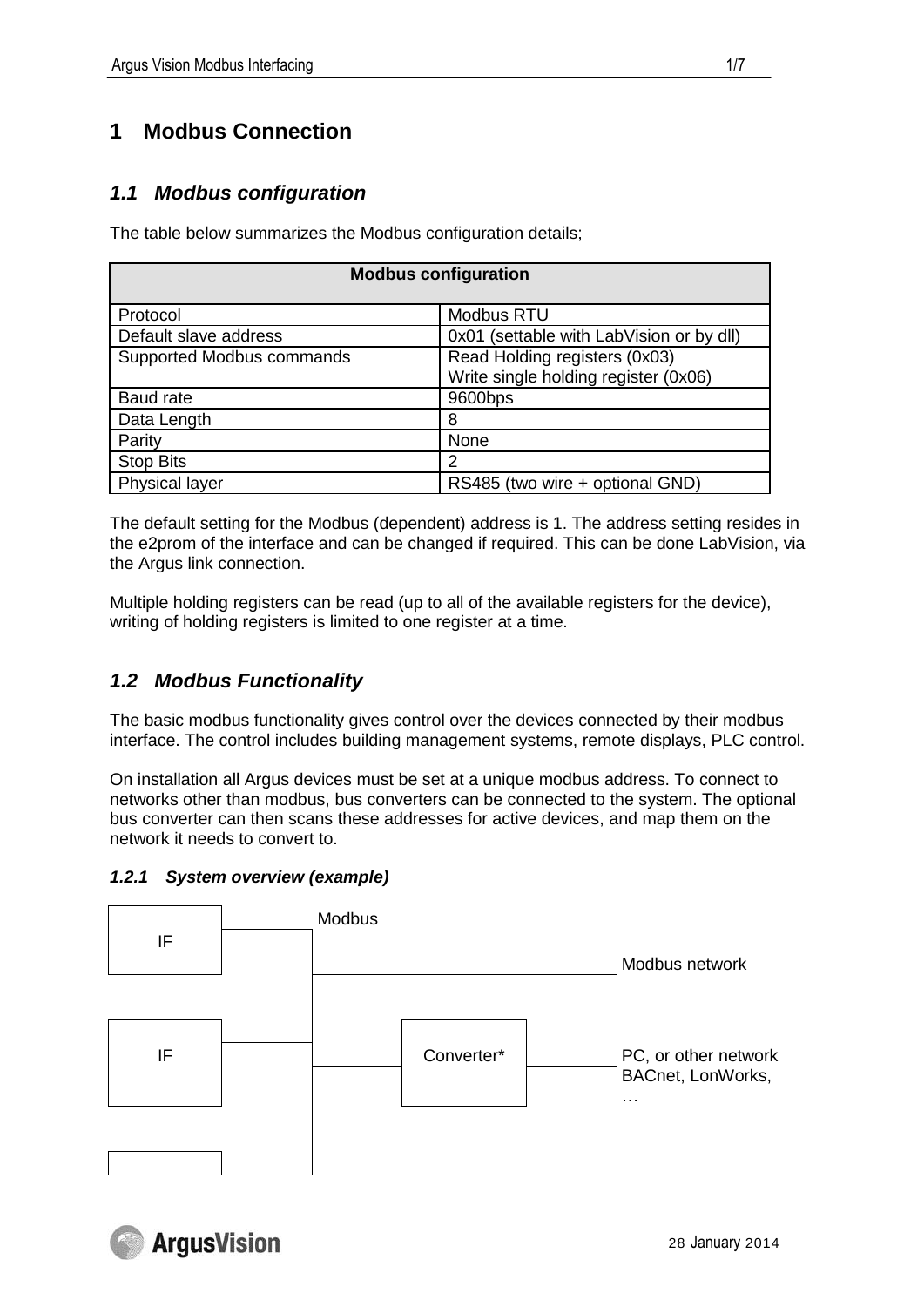xx  $\vert$  \* Optional

# *1.3 Modbus holding registers*

Modbus communicates using words (the contents of 16bit holding registers). The data that is offered is organized as a list of bytes.

Depending on the type of Modbus software used, the holding register addressing range starts either at 0x0000 or at 0x0001. If your Modbus software starts addressing from 0x0000 you can use the holding register addresses shown in the table above. If your Modbus software addressing range starts at 0x0001 then add 1 to the holding register addresses listed in the table above. This is also true for the various test tools available for Modbus.

#### *1.3.1 Control register*

A special control register is implement to secure certain modbus actions / commands. To activate these actions / commands, first the control register must be written.

This must be done only when initiating a write command to a holding register. Do not send this command when no write enable is needed to prevent holding registers from being corrupted.

| <b>Holding</b><br>register |      | <b>Access</b> |   |                         | <b>Automatic</b>  |                                                             |
|----------------------------|------|---------------|---|-------------------------|-------------------|-------------------------------------------------------------|
|                            |      | n<br>r        | W | <b>Parameter name</b>   | <b>Conversion</b> | Range                                                       |
| 99                         | 0063 | Χ             |   | <b>Control register</b> |                   | Bit0: Write enable<br>. .<br><b>Bit14: Controller Reset</b> |

When no Modbus communication (reading or writing) is sensed for more than 4,0 Seconds the *control register* bits will be reset. The bits will also be reset when undefined bits (i.e. other than bits 0 and 14) are set.

#### **1.3.1.1 Write enable**

The 'Write enable' register controls the reading and writing of the holding registers. 'Write enable' =  $0$ : the data in the holding register is read only. 'Write enable' = 1: the data in the holding register can be written.



Writing of parameters with a different value is limited to 10.000 times. All (CH,DHW) set points and parameters are for preset only, they can be changed with an average of 2 changes per day. Not to be used for dynamic temperature control!

#### **1.3.1.2 Controller reset**

A controller may be reset (only) when it is in error. Only Lock out errors can be reset. When the controller is in error, it can be reset by setting bit 14 to the control holding register (0x0063) of the Modbus interface. The Interface board then sends a reset command to the controller over the Argus Link bus. Once it has done this, it resets the reset bit of the Control holding register.

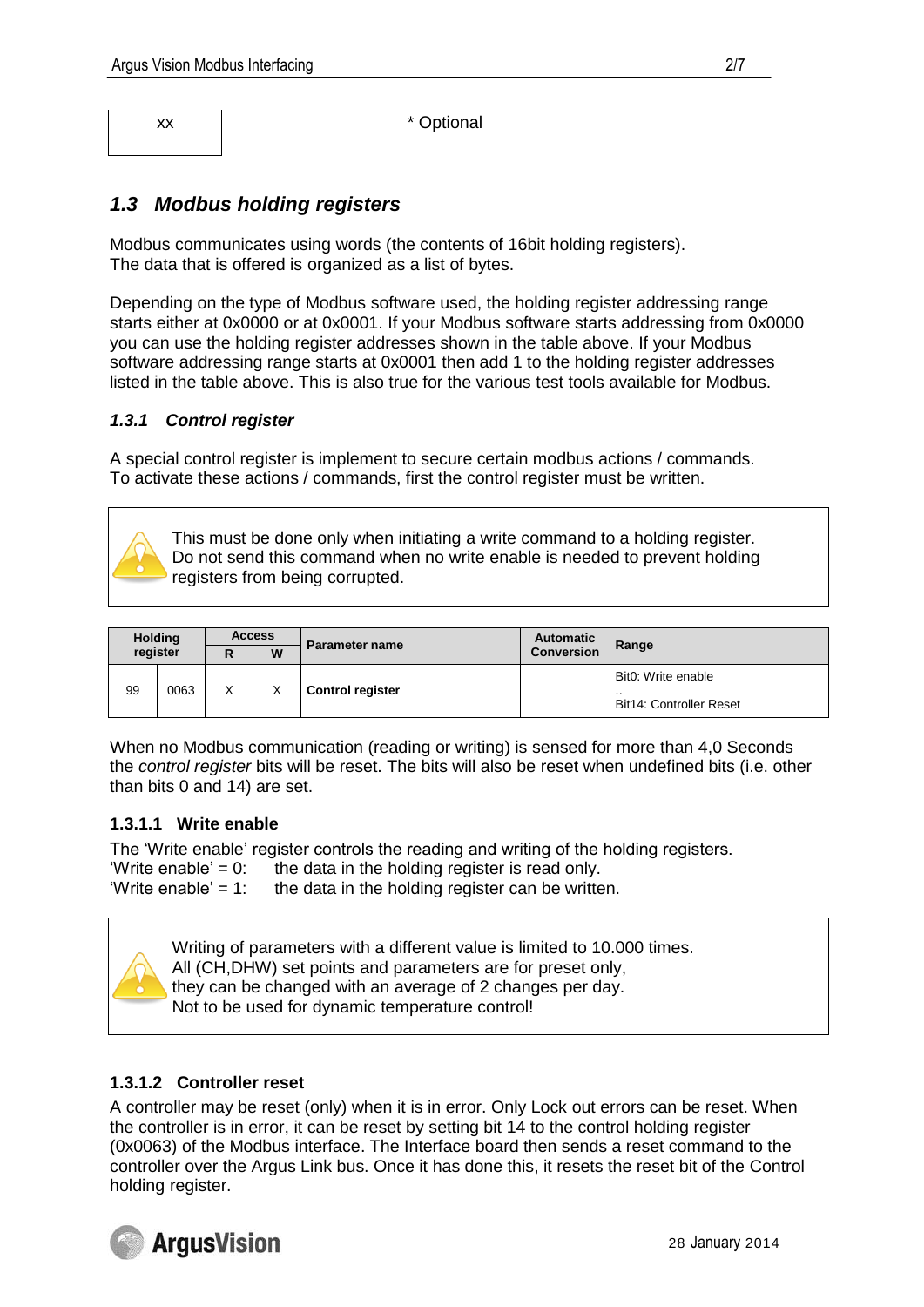### *1.3.2 Controller Type*

For easier handling of holding registers, the data format can be changed on the modbus interface. This means that all unit conversion is done in the modbus interface (for both reading and writing data).

| <b>Holding</b><br>register |      | <b>Access</b>     |   | <b>Parameter name</b>            | <b>Automatic</b>  | Range          |
|----------------------------|------|-------------------|---|----------------------------------|-------------------|----------------|
|                            |      | D<br>יי           | W |                                  | <b>Conversion</b> |                |
| 97                         | 0061 | $\checkmark$<br>∧ |   | <b>Main Control Group Number</b> |                   | $0000 - 10000$ |

The group number will identify the Main Control Group number which identifies specific system settings.

#### *1.3.3 Modbus Version*

For easier handling of holding registers, the data format can be changed on the modbus interface. This means that all unit conversion is done in the modbus interface (for both reading and writing data).

| <b>Holding</b><br>register |      | <b>Access</b>     |   | Parameter name        | Automatic         | Range |
|----------------------------|------|-------------------|---|-----------------------|-------------------|-------|
|                            |      | יי                | W |                       | <b>Conversion</b> |       |
| 98                         | 0062 | $\checkmark$<br>∧ |   | <b>Modbus Version</b> |                   | 12    |

On readout the value can be displayed with the unit set in this holding register without conversion other than decimal point correction. So 12 is 1.2.

#### *1.3.4 Modbus Units*

For easier handling of holding registers, the data format can be changed on the modbus interface. This means that all unit conversion is done in the modbus interface (for both reading and writing data).

| <b>Holding</b><br>register |      | <b>Access</b>     |   | <b>Parameter name</b> | <b>Automatic</b>  | Range                            |
|----------------------------|------|-------------------|---|-----------------------|-------------------|----------------------------------|
|                            |      |                   | W |                       | <b>Conversion</b> |                                  |
| 100                        | 0064 | $\checkmark$<br>⋏ | ⌒ | <b>Modbus Units</b>   |                   | Bit0: °C / °F<br>Bit1: bar / psi |

To change the units, first enable writing in the control register, and then set the appropriate configuration bits in the *Modbus Units* register.

To enable decimals on readout, values are multiplied before they are stored in the holding register. They must be divided on readout to obtain the original value.

- Temperatures: resolution xxx.xx factor 100 Unit as set in Unit register
- Voltages: resolution xx.x factor 10 Unit as set in Unit register

On readout the value can be displayed with the unit set in this holding register without conversion other than decimal point correction.

#### *1.3.5 Device type*

In a complete bus system a lot of different devices can be connected. All these devices supply different data in their holding registers. To make an universal format for equal devices a device type is defined:

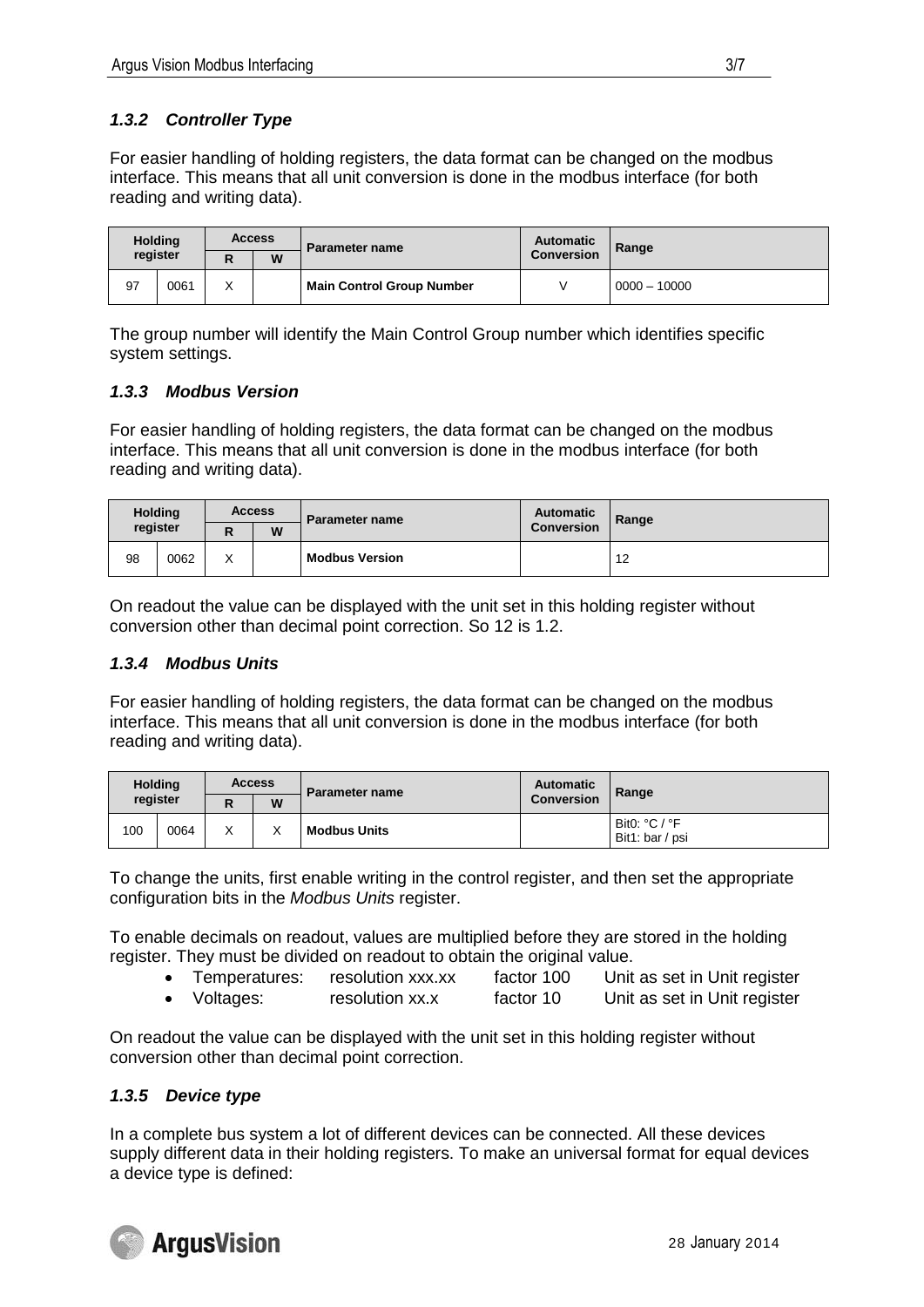| Device type | <b>Function</b>                                                 |
|-------------|-----------------------------------------------------------------|
|             | Managing Boiler / Stand-alone Boiler (with build in controller) |
|             | <b>Dependent Boiler</b>                                         |
| 3           | Trio Managing Boiler / Single Trio (with build in controller)   |
|             | Trio Dependent Boiler (with build in controller)                |
| 5           | .                                                               |
|             | .                                                               |

When reading this *Device Type* register, the fixed format can be found.

NOTE: In some systems the format is defined by the address of the device.

| <b>Holding</b><br>register |      | <b>Access</b><br>W<br>R |  | Parameter name | <b>Automatic</b>  | Range                                                                                                                                    |
|----------------------------|------|-------------------------|--|----------------|-------------------|------------------------------------------------------------------------------------------------------------------------------------------|
|                            |      |                         |  |                | <b>Conversion</b> |                                                                                                                                          |
| 101                        | 0065 | X                       |  | Device type    |                   | $1 =$ Managing or Stand-alone<br><b>Boiler</b><br>$2 = Department$ Boiler<br>3 = Trio Managing or Single<br>Trio<br>$4 =$ Trio Dependent |

### *1.4 Pre-defined devices*

#### *1.4.1 General notes*

For all devices, empty or not available holding registers return 0. When it is not implemented requests can be ignored by the Modbus device.

Holding registers below 99 are reserved for legacy devices, and are optional. The functionality of these registers is not changed / influenced by this specification.

#### *1.4.2 3 - Trio*

|     | <b>Managing Boiler</b> |    |               |                            |                   |                                   |  |  |  |  |
|-----|------------------------|----|---------------|----------------------------|-------------------|-----------------------------------|--|--|--|--|
|     | <b>Holding</b>         |    | <b>Access</b> |                            | <b>Automatic</b>  |                                   |  |  |  |  |
|     | register               | R. | W             | <b>Parameter name</b>      | <b>Conversion</b> | Range                             |  |  |  |  |
| 100 | 0064                   | X  | X             | <b>Modbus Units</b>        |                   | Bit0: °C / °F<br>Bit1: bar / psi  |  |  |  |  |
| 101 | 0065                   | X  |               | Device type                |                   | 3 = Managing / Stand-alone Boiler |  |  |  |  |
| 102 | 0066                   | X  |               | <b>State</b>               |                   | See state table                   |  |  |  |  |
| 103 | 0067                   | X  |               | <b>Status</b>              |                   | See status table                  |  |  |  |  |
| 104 | 0068                   | X  |               | <b>Error Code</b>          |                   | See error list                    |  |  |  |  |
| 105 | 0069                   | X  |               | <b>Warning Code</b>        |                   | See warning list                  |  |  |  |  |
| 106 | 006A                   | X  | X             | <b>Boiler CH setpoint</b>  | V                 | Depending on units °C / °F        |  |  |  |  |
| 107 | 006B                   | X  | X             | <b>Boiler DHW setpoint</b> | V                 | Depending on units °C / °F        |  |  |  |  |
| 108 | 006C                   | X  | X             | <b>Boiler operation</b>    |                   | 0.x                               |  |  |  |  |
| 109 | 006D                   | X  | X             | DHW type                   |                   | 0.x                               |  |  |  |  |
| 110 | 006E                   | X  | X             | CH mode                    |                   | 0.x                               |  |  |  |  |
| 111 | 006F                   | X  | X             | DHW mode                   |                   | 0.x                               |  |  |  |  |
| 112 | 0070                   | X  |               | Supply temperature         | $\vee$            | Depending on units °C / °F        |  |  |  |  |
| 113 | 0071                   | X  |               | Return temperature         | $\vee$            | Depending on units °C / °F        |  |  |  |  |
| 114 | 0072                   | X  |               | DHW temperature            | $\vee$            | Depending on units °C / °F        |  |  |  |  |



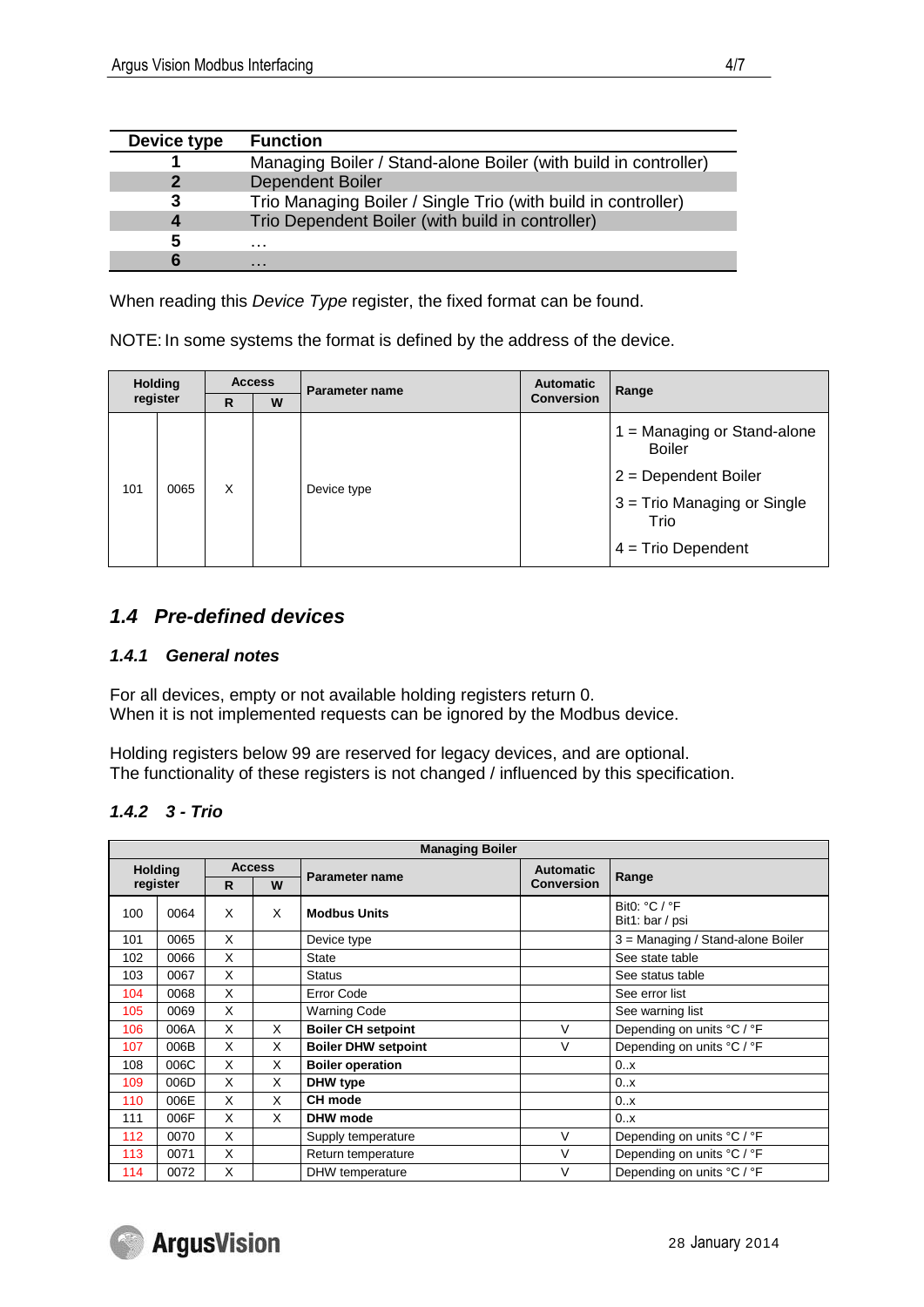| 115 | 0073      | X        | Flue gas temperature                     | V      | Depending on units °C / °F                                                                                                                                                                                                           |
|-----|-----------|----------|------------------------------------------|--------|--------------------------------------------------------------------------------------------------------------------------------------------------------------------------------------------------------------------------------------|
| 116 | 0074      | X        | Heat exchanger temperature               | $\vee$ | Depending on units °C / °F                                                                                                                                                                                                           |
| 117 | 0075      | X        | <b>Firing Rate</b>                       | $\vee$ | 0.100%                                                                                                                                                                                                                               |
| 118 | 0076      | $\times$ | Min Firing Rate                          | $\vee$ | 0.100%                                                                                                                                                                                                                               |
| 119 | 0077      | X        | Flame current                            | V      | 0.x uA                                                                                                                                                                                                                               |
| 120 | 0078      | X        | Water pressure                           | $\vee$ | Depending on units 0.x bar/psi                                                                                                                                                                                                       |
| 121 | 0079      | X        | Analog in                                | $\vee$ | 0.10,0V                                                                                                                                                                                                                              |
| 122 | 007A      | X        | Analog out                               | $\vee$ | 0.10.0V                                                                                                                                                                                                                              |
| 123 | 007B      | X        | Information:<br>(optionally implemented) |        | Bit0: On/Off - Flame Signal<br>Bit1: Ok/Nok - Water level<br>Bit2: Ok/Nok - Low gas pressure<br>Bit3: Ok/Nok - High gas pressure<br>Bit4: On/Off - Air pressure<br>Bit5: Ok/Nok - Blocked flue<br>Bit6: On/Off - Air damper<br>Bit7: |
| 124 | 007C      | X        | CH pump                                  | $\vee$ | 0/100 or 0100%                                                                                                                                                                                                                       |
| 125 | 007D      | X        | DHW pump                                 | $\vee$ | 0/100 or 0100%                                                                                                                                                                                                                       |
| 126 | 007E      | X        | Ignition count OK                        |        | 065536, resolution 16                                                                                                                                                                                                                |
| 127 | 007F      | X        | Ignition count Failed                    |        | 0.65536, resolution 1                                                                                                                                                                                                                |
| 128 | 0080      | X        | Flame count Failed                       |        | 0.65536, resolution 1                                                                                                                                                                                                                |
| 129 | 0081      | X        | Burner High hours / CH Hours             |        | 065536 hours                                                                                                                                                                                                                         |
| 130 | 0082      | X        | Burner Med hours / DHW Hours             |        | 065536 hours                                                                                                                                                                                                                         |
| 131 | 0083      | X        | <b>Burner Low hours</b>                  |        | 065536 hours                                                                                                                                                                                                                         |
|     |           |          | Reserved                                 |        |                                                                                                                                                                                                                                      |
| 150 | 0096      | X        | Dependent State                          |        | See state table                                                                                                                                                                                                                      |
| 151 | 0097      | X        | Dependent Status                         |        | See status table                                                                                                                                                                                                                     |
| 152 | 0096      | X        | Dependent Error Number                   |        | See error list                                                                                                                                                                                                                       |
| 153 | 0096      | X        | Dependent Firing Rate                    | $\vee$ | 0100%                                                                                                                                                                                                                                |
|     | $\ddotsc$ |          | Reserved                                 |        |                                                                                                                                                                                                                                      |
| 199 | 00C7      |          | reserved                                 |        |                                                                                                                                                                                                                                      |

|                | Controller (managing) |    |               |                                     |                   |                             |  |  |  |  |
|----------------|-----------------------|----|---------------|-------------------------------------|-------------------|-----------------------------|--|--|--|--|
| <b>Holding</b> |                       |    | <b>Access</b> | <b>Parameter name</b>               | <b>Automatic</b>  | Range                       |  |  |  |  |
|                | register              | R. | W             |                                     | <b>Conversion</b> |                             |  |  |  |  |
| 200            | 00C8                  | X  |               | <b>Controller State</b>             |                   | See controller state table  |  |  |  |  |
| 201            | 00C9                  | X  |               | <b>Controller Status</b>            |                   | See controller status table |  |  |  |  |
| 202            | 00CA                  | X  |               | <b>Controller Error Code</b>        |                   | See controller error list   |  |  |  |  |
| 203            | 00CB                  | X  |               | <b>Controller Warning Code</b>      |                   | See controller warning list |  |  |  |  |
| 204            | 00CC                  | X  | X             | <b>Controller CH setpoint</b>       | $\vee$            | Depending on units °C / °F  |  |  |  |  |
| 205            | 00CD                  | X  | X             | <b>Controller DHW setpoint</b>      | $\vee$            | Depending on units °C / °F  |  |  |  |  |
| 206            | 00CE                  | X  | X             | <b>High Outdoor Air temperature</b> | $\vee$            | Depending on units °C / °F  |  |  |  |  |
| 207            | 00CF                  | X  | X             | Minimum outdoor air setpoint        | V                 | Depending on units °C / °F  |  |  |  |  |
| 208            | 00D <sub>0</sub>      | X  | X             | Low outdoor air temperature         | $\vee$            | Depending on units °C / °F  |  |  |  |  |
| 209            | 00D1                  | X  | X             | <b>Maximum Outdoor air setpoint</b> | $\vee$            | Depending on units °C / °F  |  |  |  |  |
| 210            | 00D <sub>2</sub>      | X  | X             | Outdoor air shutdown temperature    | $\vee$            | Depending on units °C / °F  |  |  |  |  |
| 211            | 00D3                  | X  | X             | <b>Night Setback</b>                |                   | Depending on units °C / °F  |  |  |  |  |
| 212            | 00D4                  | X  |               | Header temperature                  | $\vee$            | Depending on units °C / °F  |  |  |  |  |
| 213            | 00D <sub>5</sub>      | X  |               | Outside temperature                 | $\vee$            | Depending on units °C / °F  |  |  |  |  |
| 214            | 00D6                  | X  |               | Cascade Firing Rate                 | $\vee$            | 0.100%                      |  |  |  |  |
| 215            | 00D7                  | X  |               | Min Firing Rate                     | $\vee$            | 0.100%                      |  |  |  |  |
| 216            | 00D8                  | X  |               | System pump                         | V                 | 0/100 or 0100%              |  |  |  |  |
|                |                       |    |               | reserved                            |                   |                             |  |  |  |  |
| 299            | 012B                  |    |               | reserved                            |                   |                             |  |  |  |  |

#### *1.4.3 2 - Dependent boiler*

| <b>Dependent Boiler</b> |               |   |                |                   |       |  |  |  |  |
|-------------------------|---------------|---|----------------|-------------------|-------|--|--|--|--|
| <b>Holding</b>          | <b>Access</b> |   |                | <b>Automatic</b>  |       |  |  |  |  |
| register                | в             | W | Parameter name | <b>Conversion</b> | Range |  |  |  |  |

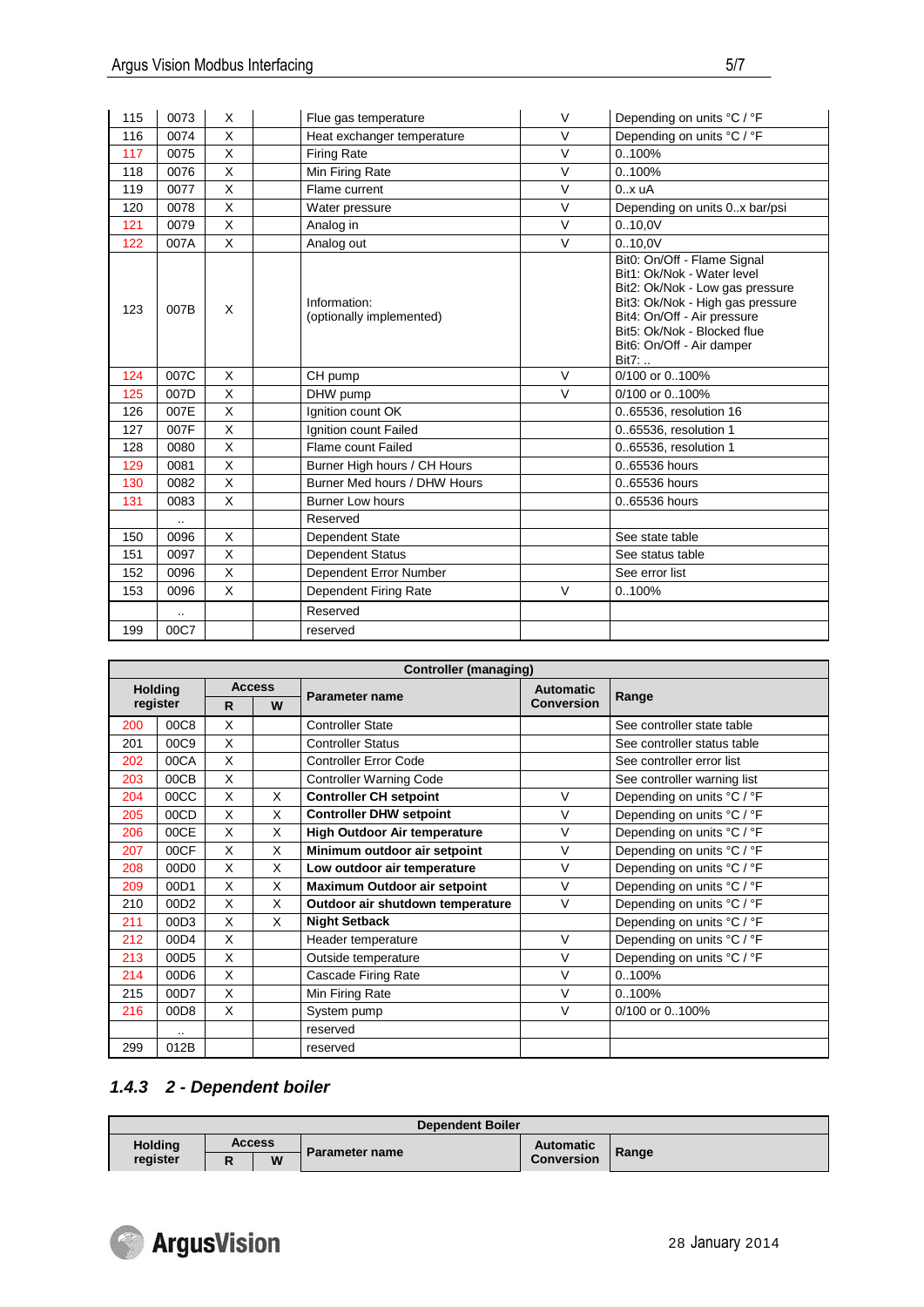| 100 | 0064 | X                       | X                       | <b>Modbus Units</b>                      |        | Bit0: °C / °F<br>Bit1: bar / psi                                                                                                                                                                                                     |
|-----|------|-------------------------|-------------------------|------------------------------------------|--------|--------------------------------------------------------------------------------------------------------------------------------------------------------------------------------------------------------------------------------------|
| 101 | 0065 | X                       |                         | Device type                              |        | 2 = Dependent Boiler                                                                                                                                                                                                                 |
| 102 | 0066 | X                       |                         | <b>State</b>                             |        | See state table                                                                                                                                                                                                                      |
| 103 | 0067 | X                       |                         | <b>Status</b>                            |        | See status table                                                                                                                                                                                                                     |
| 104 | 0068 | X                       |                         | <b>Error Code</b>                        |        | See error list                                                                                                                                                                                                                       |
| 105 | 0069 | $\overline{\mathsf{x}}$ |                         | <b>Warning Code</b>                      |        | See warning list                                                                                                                                                                                                                     |
| 106 | 006A | X                       | Х                       | <b>Boiler CH setpoint</b>                | V      | Depending on units °C / °F                                                                                                                                                                                                           |
| 107 | 006B | X                       | X                       | <b>Boiler DHW setpoint</b>               | V      | Depending on units °C / °F                                                                                                                                                                                                           |
| 108 | 006C | $\overline{\mathsf{x}}$ | X                       | <b>Boiler operation</b>                  |        | 0.x                                                                                                                                                                                                                                  |
| 109 | 006D | X                       | X                       | DHW type                                 |        | 0.x                                                                                                                                                                                                                                  |
| 110 | 006E | X                       | X                       | CH mode                                  |        | 0.x                                                                                                                                                                                                                                  |
| 111 | 006F | $\overline{X}$          | $\overline{\mathsf{x}}$ | <b>DHW</b> mode                          |        | 0.x                                                                                                                                                                                                                                  |
| 112 | 0070 | X                       |                         | Supply temperature                       | V      | Depending on units °C / °F                                                                                                                                                                                                           |
| 113 | 0071 | X                       |                         | Return temperature                       | $\vee$ | Depending on units °C / °F                                                                                                                                                                                                           |
| 114 | 0072 | $\overline{X}$          |                         | DHW temperature                          | V      | Depending on units °C / °F                                                                                                                                                                                                           |
| 115 | 0073 | X                       |                         | Flue gas temperature                     | V      | Depending on units °C / °F                                                                                                                                                                                                           |
| 116 | 0074 | X                       |                         | Heat exchanger temperature               | V      | Depending on units °C / °F                                                                                                                                                                                                           |
| 117 | 0075 | X                       |                         | <b>Firing Rate</b>                       | V      | 0100%                                                                                                                                                                                                                                |
| 118 | 0076 | $\overline{\mathsf{x}}$ |                         | Min Firing Rate                          |        | 0100%                                                                                                                                                                                                                                |
| 119 | 0077 | X                       |                         | Flame current                            | V      | 0.x uA                                                                                                                                                                                                                               |
| 120 | 0078 | X                       |                         | Water pressure                           | $\vee$ | Depending on units 0x bar/psi                                                                                                                                                                                                        |
| 121 | 0079 | X                       |                         | Analog in                                | V      | 0.10,0V                                                                                                                                                                                                                              |
| 122 | 007A | X                       |                         | Analog out                               | V      | 0.10,0V                                                                                                                                                                                                                              |
| 123 | 007B | X                       |                         | Information:<br>(optionally implemented) |        | Bit0: On/Off - Flame Signal<br>Bit1: Ok/Nok - Water level<br>Bit2: Ok/Nok - Low gas pressure<br>Bit3: Ok/Nok - High gas pressure<br>Bit4: On/Off - Air pressure<br>Bit5: Ok/Nok - Blocked flue<br>Bit6: On/Off - Air damper<br>Bit7: |
| 124 | 007C | х                       |                         | CH pump                                  | V      | 0/100 or 0100%                                                                                                                                                                                                                       |
| 125 | 007D | X                       |                         | DHW pump                                 | $\vee$ | 0/100 or 0100%                                                                                                                                                                                                                       |
| 126 | 007E | $\overline{X}$          |                         | Ignition count OK                        |        | 065536, resolution 16                                                                                                                                                                                                                |
| 127 | 007F | X                       |                         | Ignition count Failed                    |        | 0.65536, resolution 1                                                                                                                                                                                                                |
| 128 | 0080 | X                       |                         | Flame count Failed                       |        | 0.65536, resolution 1                                                                                                                                                                                                                |
| 129 | 0081 | $\overline{\mathsf{x}}$ |                         | Burner High hours / CH hours             |        | 065536 hours                                                                                                                                                                                                                         |
| 130 | 0082 | X                       |                         | Burner Med hours / DHW hours             |        | 065536 hours                                                                                                                                                                                                                         |
| 131 | 0083 | X                       |                         | <b>Burner Low hours</b>                  |        | 065536 hours                                                                                                                                                                                                                         |
|     |      |                         |                         | reserved                                 |        |                                                                                                                                                                                                                                      |
| 199 | 00C7 |                         |                         | reserved                                 |        |                                                                                                                                                                                                                                      |

# *1.5 Custom devices*

### *1.5.1 186 - Heat Recovery Unit Basic*

| <b>Heat recovery Unit Basic</b> |      |               |   |                       |                   |                                                      |  |  |  |  |
|---------------------------------|------|---------------|---|-----------------------|-------------------|------------------------------------------------------|--|--|--|--|
| <b>Holding</b>                  |      | <b>Access</b> |   |                       | <b>Conversion</b> |                                                      |  |  |  |  |
| register                        |      | R             | W | <b>Parameter name</b> |                   | Range                                                |  |  |  |  |
| 100                             | 0064 | X             |   | <b>Modbus Units</b>   |                   | Bit0: $°C$ / $°F$<br>Bit1: bar / psi                 |  |  |  |  |
| 101                             | 0065 | X             |   | Device type           |                   | reserved                                             |  |  |  |  |
| 102                             | 0066 | X             | X | <b>State</b>          |                   | Stop, Run                                            |  |  |  |  |
| 103                             | 0067 | X             | X | <b>Status</b>         |                   | <b>Operation Modes</b><br>fan, heat, cool, auto, VOD |  |  |  |  |
| 104                             | 0068 | X             |   | <b>Error Code</b>     |                   | See error list                                       |  |  |  |  |
| 105                             | 0069 | X             |   | <b>Warning Code</b>   |                   | reserved                                             |  |  |  |  |
| 106                             | 006A | X             | X | Master is Modbus      |                   | No/Yes                                               |  |  |  |  |
| 107                             | 006B | X             | X | Fan speed Exhaust     |                   | Off, Low, Med, High                                  |  |  |  |  |